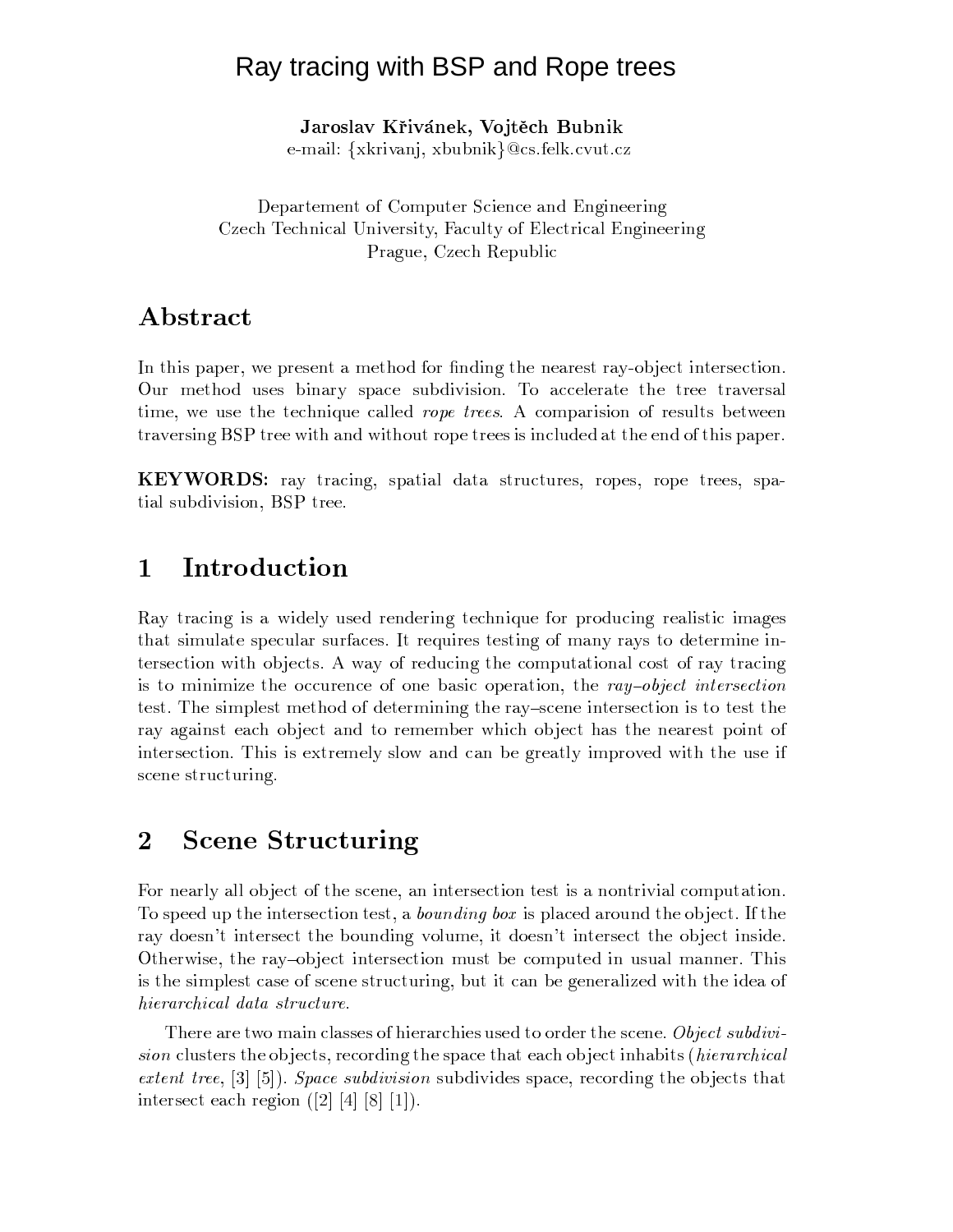#### 2.1 **Binary Space Partitioning Tree**

The binary space partitioning (BSP) tree [2] [4] is a common type of space subdivision. Initially, the BSP consists of one node, representing the bounding volume containing all objects of the scene. This volume is divided using a *splitting planes* perpendicular to one of the major axes. Each leaf of the BSP contains references to all objects that intersect it. The division continues until the given minimal number of objects per leaf is reached or the depth of the BSP reaches the given maximal value.



Figure 1: Space subdivision (left) and the corresponding BSP tree (right).

An important factor influencing the resulting properties of a BSP tree is the criterion for positioning the splitting planes. It was studied by Kaplan [4] and MacDonald and Booth [6]. Kaplan simply placed the splitting planes in the center of the parent volume.

Better way is to position the splitting plane so that the probability of intersection of arbitrary ray with an object in the two new leaves is roughly the same. In [6] a simple heuristics for finding the optimal position of splitting plane is used. This technique is also described in [8].

A ray-traversal algorithm works recursively. If the ray hits a node of the BSP tree and the node is not a leaf, it is tested against the splitting plane of the current node. If the ray is not cut by the plane within the node's box, the traversal algorithm continues in the appropriate child of the current node with the same ray. Otherwise, the ray is cut by the plane and the traversal continues in both children with the *modified* ray.

If the node is a leaf and the intersection with an object is not found the algorithm returns to the first node, in which the ray was divided in two. If no such node exists, the ray doesn't intersect the scene at all.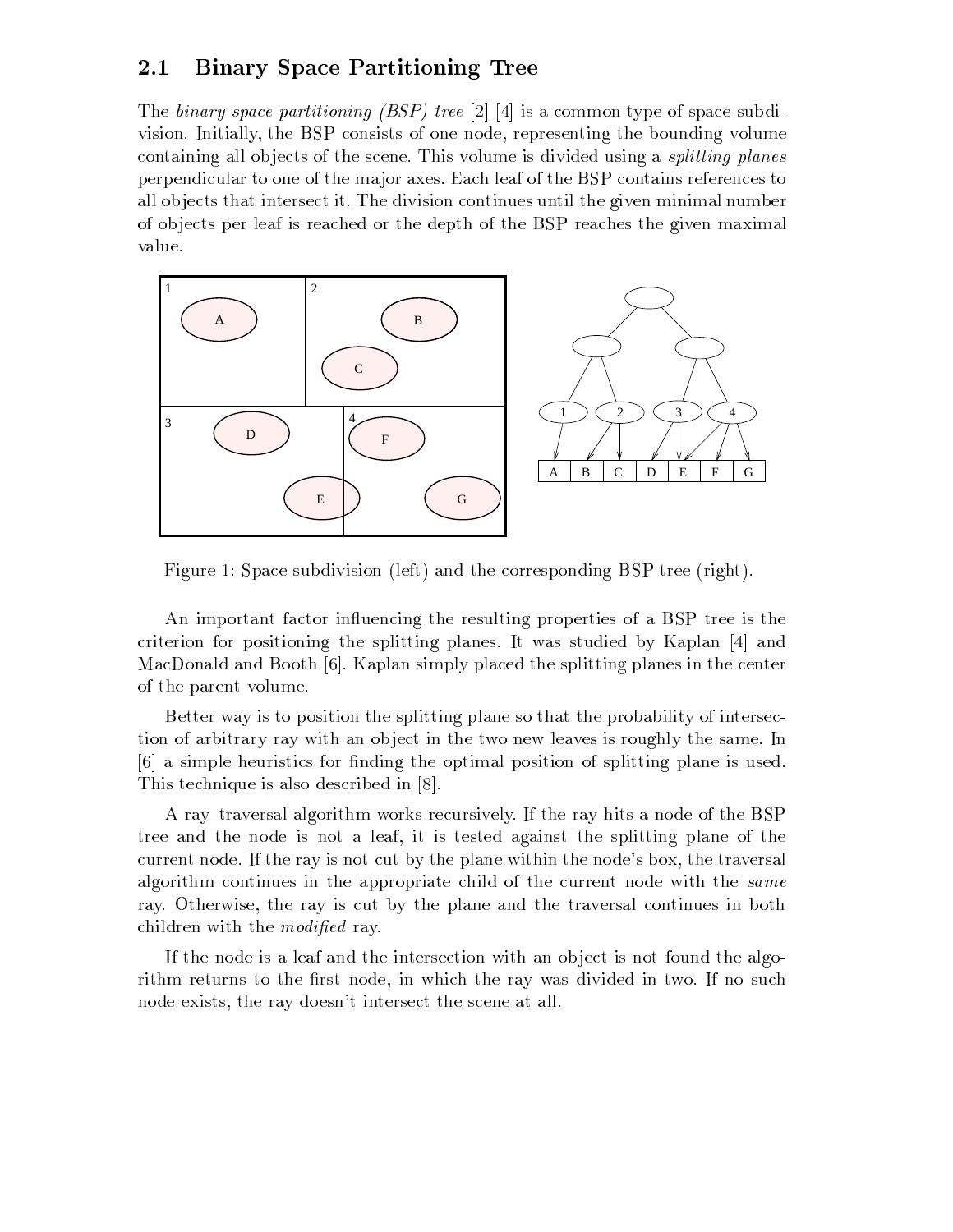### 3 Rope Trees for BSP Tree

In this section we present the concept of ropes and rope trees for BSP tree. We adopted the technique from  $[6]$  and  $[8]$ . We describe rope trees construction and ray-traversal algorithm using these data structures.

#### 3.1 Motivation

The resursive ray-traversal for all types of rays (primary, secondary, shadow) always starts from the root node of the tree and continues downwards. It proceeds identifying pierced nodes until it hits an object. In most cases a ray intersecs an object very close to it's origin and thus the down-traversal from the root can form a large portion of the whole traversal time.

To gain from a coherence between the primary and the secondary rays, it would be good to eliminate the down-traversal for secondary rays. We can do this by remembering the cell pointer of the BSP tree in which the last ray-object intersection occured. For the secondary and shadow rays, we can eliminate the down-traversal of the whole tree. But with the current structure of the BSP tree, we are not able to make any upward steps. This leads to ropes.

#### $3.2$ Ropes

Each leaf in the BSP tree corresponds to the axis-aligned *leaf-cell*. Each such leaf cell has six faces (the *leaf-faces*). There are two mutual relations for a given leaf-face and its neigbour leaf-cells:

- 1. A leaf-face is contained in the neigbour leaf-cell completely. In this case, there is only one neighbour corresponding to a given leaf-face.
- 2. A leaf-face has an intersection with more leaf-cells. It means that there are more neighbours corresponding to a given leaf-face.

On figure 1, the first case is the relation between the bottom face of the leaf 1 and the cell 3 (cell 1 has only one neighbour  $-$  cell 3). The second case is the relation between the top face of the leaf cell 3 and the cells 1 and 2.

For a given face we call a *neighbour–node* a node, which is the smallest common ancestor of all its neighbours. A rope is a link from a leaf-face to its neighbournode.

With ropes, we can solve the problem of back-tracking in the BSP tree — we don't need it anymore.

#### Rope construction Algorithm  $3.3$

The construction of ropes is very simple. For a given face and leaf, the BSP tree is searched starting from the root node. The traversal continues until we found a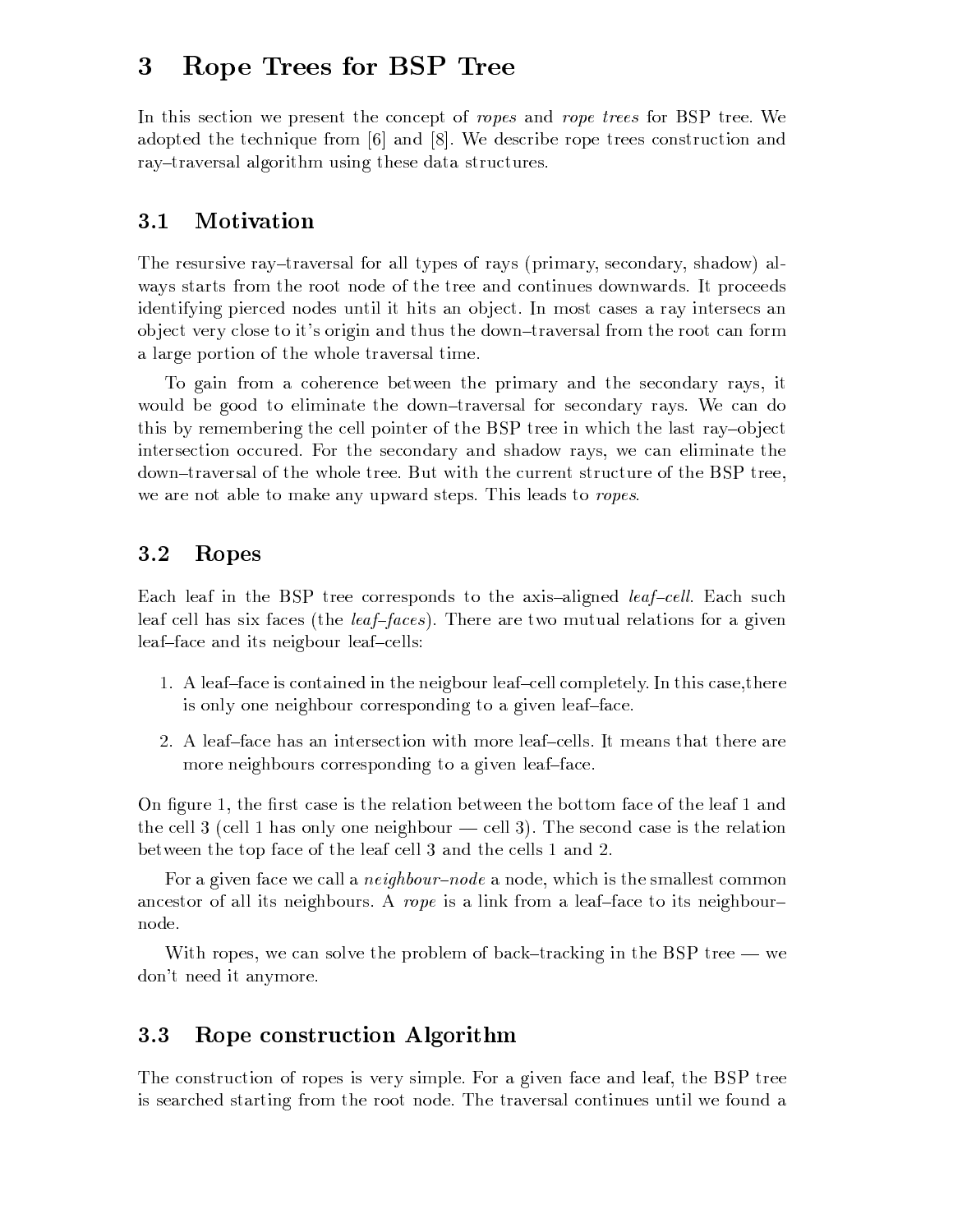

Figure 2: Space subdivision and the corresponding BSP tree with ropes for the leaf 3. One of them is an indirect rope (points to the parent of leaves 1 and 2).

node whose splitting plane intersects the leaf-face for which we construct the rope. The rope points to this node. In each step of the traversal, we follow only the child that corresponds to our leaf-face.

#### 3.4 Rope Trees

Ropes point either to leaves or to interior nodes of the BSP tree. We call a rope that points to an interior node of the BSP tree an *indirect* rope. Every indirect rope can be replaced by the rope tree.

The rope trees are additional data structures exploited for the neighbour-leaf identification, leading to a faster ray-traversal algorithm.

The drawback of indirect ropes is, that the BSP subtree pointed to by the rope is a three-dimensional data structure. Therefore the splitting planes in the neighbour-node, that are parallel to the face where a ray exits the current leaf cell have to be traversed downwards. This is inefficient, because for a given leaf-cell we actually search for a neghbour-leaf on the leaf-face, which is a two dimensional searching problem. A rope tree is a pruned copy of the BSP subtree that the indirect rope points to.

The algorithm for building rope tree replaces the indirect ropes with the corresponding rope trees. Starting from the node the indirect rope points to, we perform the depth-first-search (DFS) on the BSP tree. Only the subtrees corresponding to the cells intersecting the face are visited during the DFS. Only the nodes whose faces intersect a given leaf-face are added to the rope tree.

In each step of the DFS, the possible cases are:

• The splitting plane of the visited node is parallel to the current leaf-face. In this case, we follow only the child, which corresponds to our leaf-face.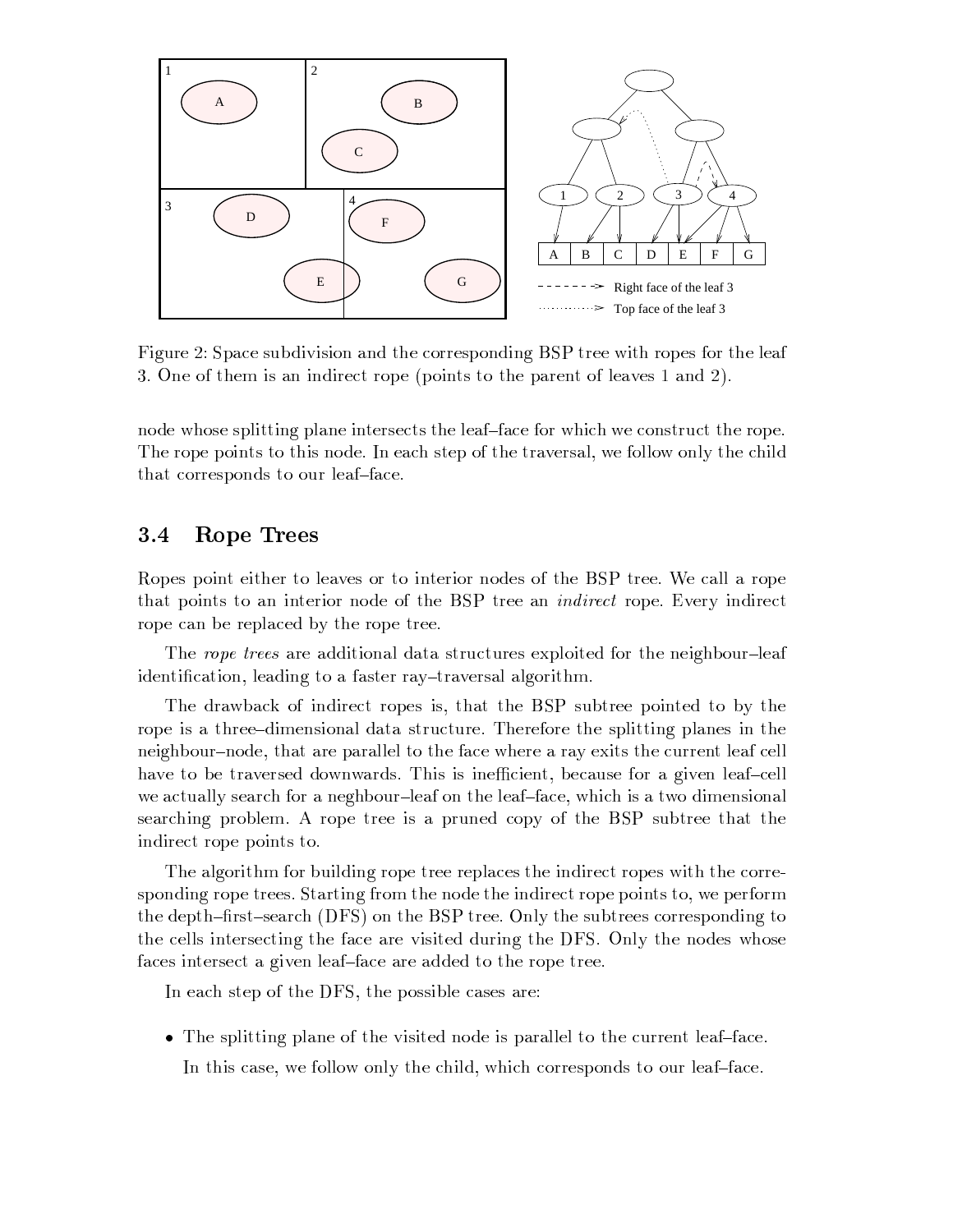- The splitting plane of the visited node is perpendicular to the current leafface.
	- The splitting plane doesn't intersect our leaf-face.
		- In this case, we follow only the child, which corresponds to our leaf-face.
	- The splitting plane intersects our leaf-face.
		- In this case, we copy the node to the rope tree and we must follow both chidren.



Figure 3: Space subdivision and the corresponding BSP tree with rope trees for the leaf 3. In this simple case, the rope tree is only a copy of the BSP subtree.

#### 3.5 **Traversal Algorithm**

In order to exploit rope trees during ray-casting the traversal algorithm for the BSP has to be modified.

Assume the ray-traversal starts in certain leaf-cell. Supposing the ray is not terminated here, we require to locate the next leaf-cell pierced by the ray. First we determine the *exit-face* of the leaf-cell, that is intersected by the ray in its positive direction. Then we have to compute the *exit-point* on the exit face. We follow the rope tree corresponding to the exit face. To traverse the rope tree, we have to compare the position of the splitting plane with the exit-point of the current leaf-cell and follow the appropriate child.

## Implementation  $\overline{4}$

We incorporated the rope trees into the ART rendering package, which is a "collection of Objective-C libraries that provide a wide range of functionality suitable for graphics applications" (see [7]).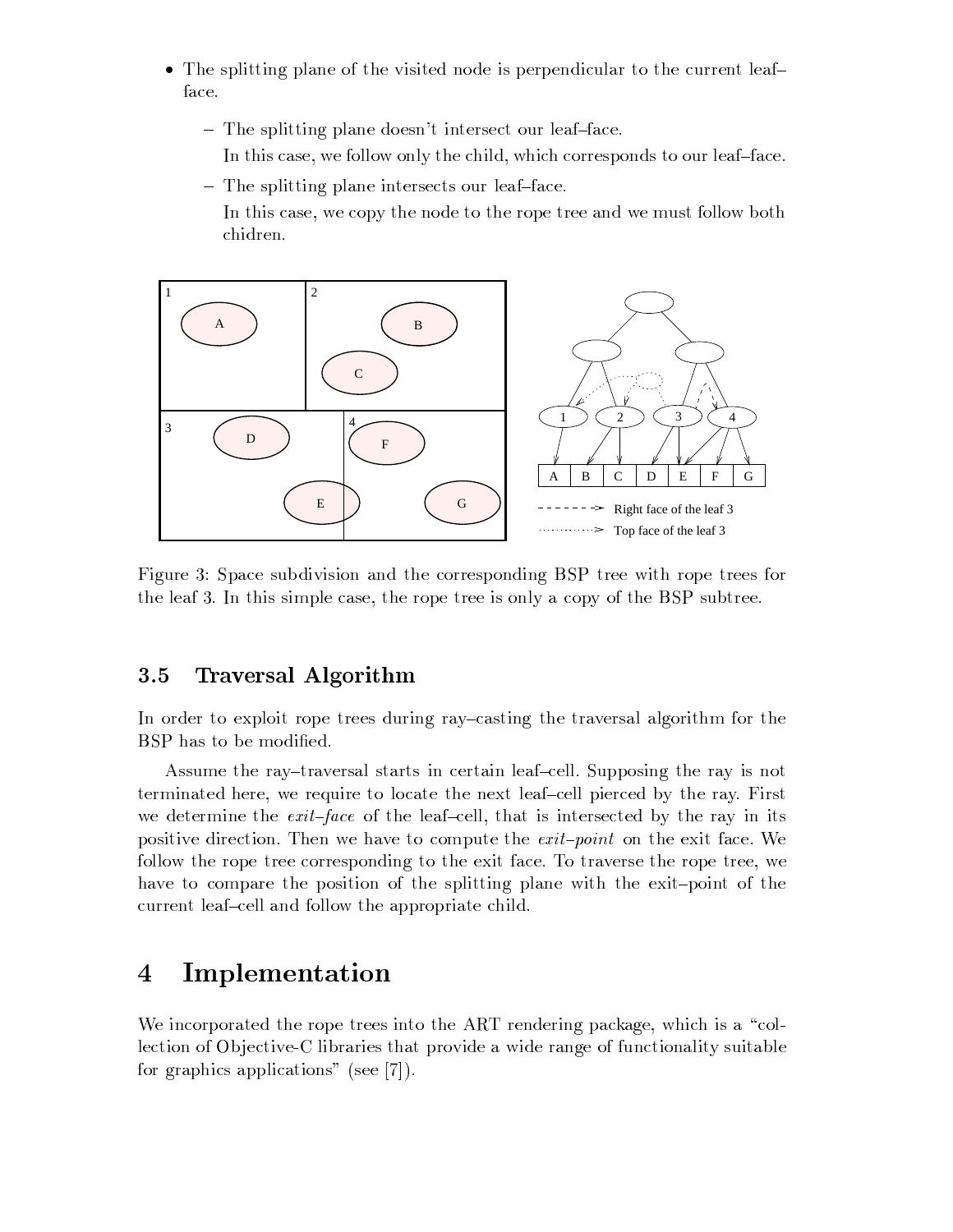The implementation of BSP trees was made by Robert F. Tobler and it is quite interessant. Each inner node of the BSP tree contains the position of the splitting plane, two pointers to the children and also the direction of the splitting planes of the children. The interesting thing is, that the direction of the splitting plane is stored in the parent of the node, not in the node itself. This allows faster traversal of the BSP tree, since for each direction of the splitting plane, the code for traversing the node is slightly different. The code for each direction of the splitting plane is stored in one procedure. Since the direction is stored in the parent, it knows which of these procedures to call (the pointers to these procedures is stored in an array which is indexed by the direction of the splitting plane).

This brought additional memory requirements to the imlementation of ropes, because for each rope, we have to store also the direction of the splitting plane of the node the rope points to. For large scenes, this is quite significant.

### **Experimental Results**  $\overline{5}$

In this section we present and discuss the effeciency of our implementation of rope trees.

As testing scenes, we used the ones included in the ART package and also a scene composed of randomly generated triangles. All BSP trees were constructed with maximal depht 20 and the number of primitives for a node to become a leaf was 4. The measurements were conducted on AMD K6-II PC, 333 MHz, 96 MBytes RAM in the Linux operating system. The results are given in Table 2. Table 1 describes the meaning of the measured variables.

|         | $N_P$ Number of polygons                                  |
|---------|-----------------------------------------------------------|
| $M_{-}$ | Memory required for the spatial data structure            |
| $T_P$   | Time requred to buid up the spatial data structure        |
|         | $T_R$ Time requred for rendering itself                   |
| $S_1$   | Speedup when using rope trees (rendering only)            |
| $S_2$   | Speedup when using rope trees (rendering and preparation) |
|         |                                                           |

Table 1: Meaning of the measured variables

#### Discussion  $5.1$

The results in Table 2 show that the ray-casting with rope trees is always faster. The speedup varies from 1 to 8 percent and it is influenced by the size of the scene and by the nature of objects' materials. For the diffuse surfaces the speedup was lower than for the specular surfaces. The price we have to pay for speedup is the amount of memory required for the spatial structure. The memory requirements is increased approximately eight times.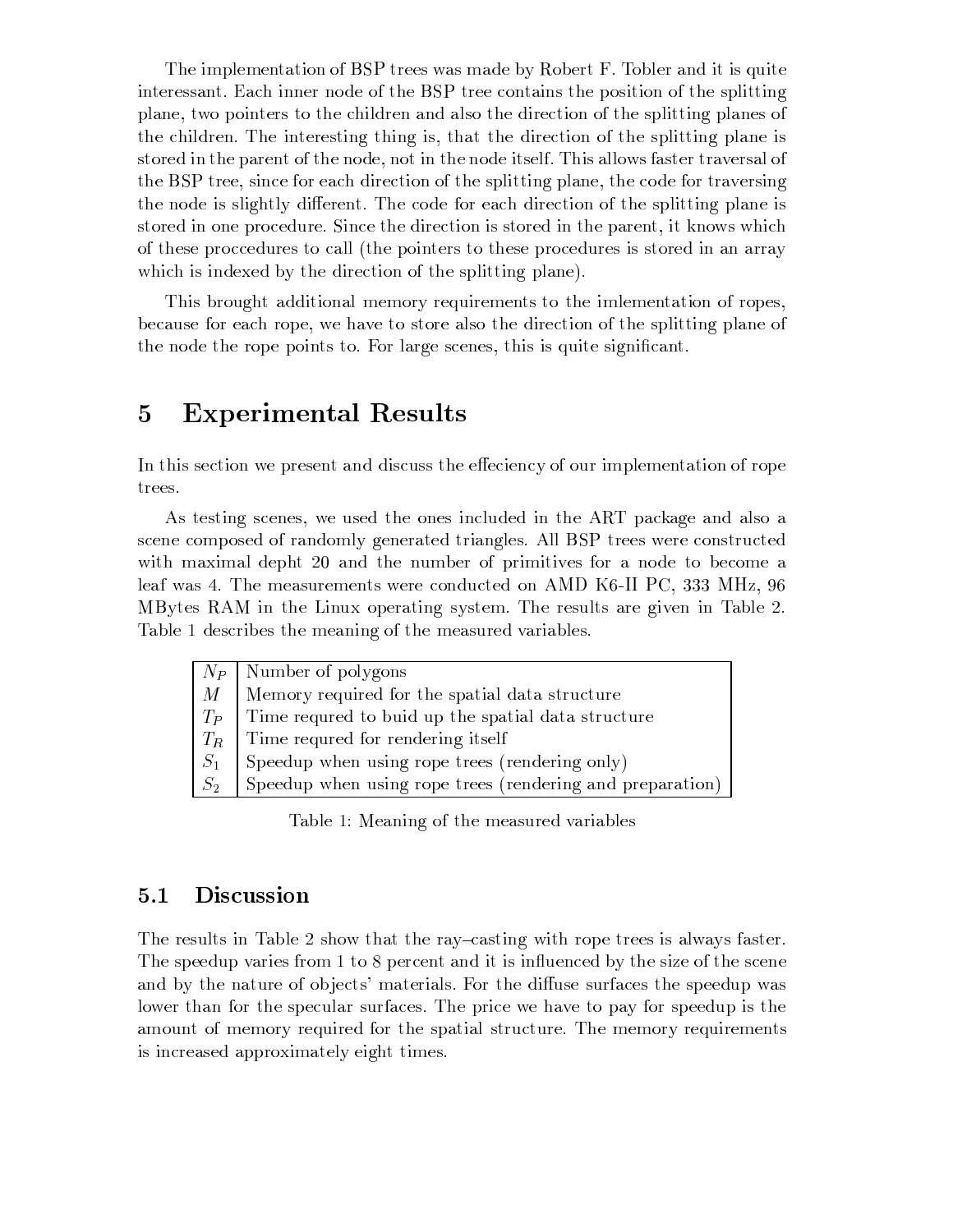| Scene        | $N_P$ | Method                  | (kB)<br>М      | $T_P$<br>, s ) | $T_R$<br>'s ' | $S_1$<br>$\%$ | $(\%)$<br>$S_2$ |
|--------------|-------|-------------------------|----------------|----------------|---------------|---------------|-----------------|
| Octagon      | 10    | <b>BSP</b>              |                | 0.01           | 137.05        |               |                 |
|              |       | Ropes                   | $\overline{2}$ | 0.02           | 135.87        | 0.91          | 0.91            |
| Cylinder     | 100   | <b>BSP</b>              | $\overline{4}$ | 0.05           | 78.37         |               |                 |
|              |       | Ropes                   | 17             | 0.05           | 77.74         | 1.75          | 1.75            |
| Cylinder     | 10000 | <b>BSP</b>              | 387            | 7.65           | 79.93         |               |                 |
|              |       | Ropes                   | 2678           | 8.07           | 77.74         | 2.74          | 2.02            |
| Teapot       | 3751  | <b>BSP</b>              | 231            | 3.28           | 70.76         |               |                 |
|              |       | Ropes                   | 1857           | 3.54           | 64.68         | 8.55          | 7.86            |
| Banana       | 4586  | $\overline{\text{BSP}}$ | 336            | 5.05           | 66.20         |               |                 |
|              |       | Ropes                   | 2753           | 5.41           | 61.54         | 7.04          | 6.04            |
| Eagle        | 4684  | <b>BSP</b>              | 497            | 6.69           | 124.06        |               |                 |
|              |       | Ropes                   | 3588           | 7.26           | 121.64        | 1.95          | 1.41            |
| Small random | 10000 | <b>BSP</b>              | 109            | 2.30           | 81.74         |               |                 |
| triangles    |       | Ropes                   | 834            | 2.40           | 76.05         | 6.96          | 6.65            |
| Large random | 10000 | $\overline{\text{BSP}}$ | 893            | 12.63          | 142.55        |               |                 |
| triangles    |       | Ropes                   | 6630           | 13.88          | 137.12        | 3.80          | 2.69            |

Table 2: Results

## Conclusions 6

We have shown that the ray-scene intersection test is faster with rope trees. Although the speedup is not very significant, it has some practical use especially for large scenes with a lot of specular surfaces.

## References

- [1] K. Iwata A. Fujimoto, T. Tanaka. ARTS: accelerated raytracing system. IEEE Computer Graphics Applications, 6:16-26, 1986.
- [2] A.S. Glassner. Space subdivision for fast raytracing. IEEE Computer Graphics *Applications*,  $4:15-22$ , 1984.
- [3] J. Salmon J. Goldsmith. Automatic creation of object hierarchies for ray tracing. IEEE Computer Graphics Applications, 7:14-20, 1987.
- [4] M. R. Kaplan. The uses of spatial coherence in ray tracing, 1985.  $SIG-$ GRAPH '85 Course notes no 11.
- [5] S. J. Kingdon. Speeding up ray-scene intersections. PhD thesis, Univ Waterloo, 1986.
- [6] J. D. MacDonald and K. S. Booth. Heuristics for ray tracing using space subdivision. The Visual Computer,  $6(6)$ :153-166, 1990.